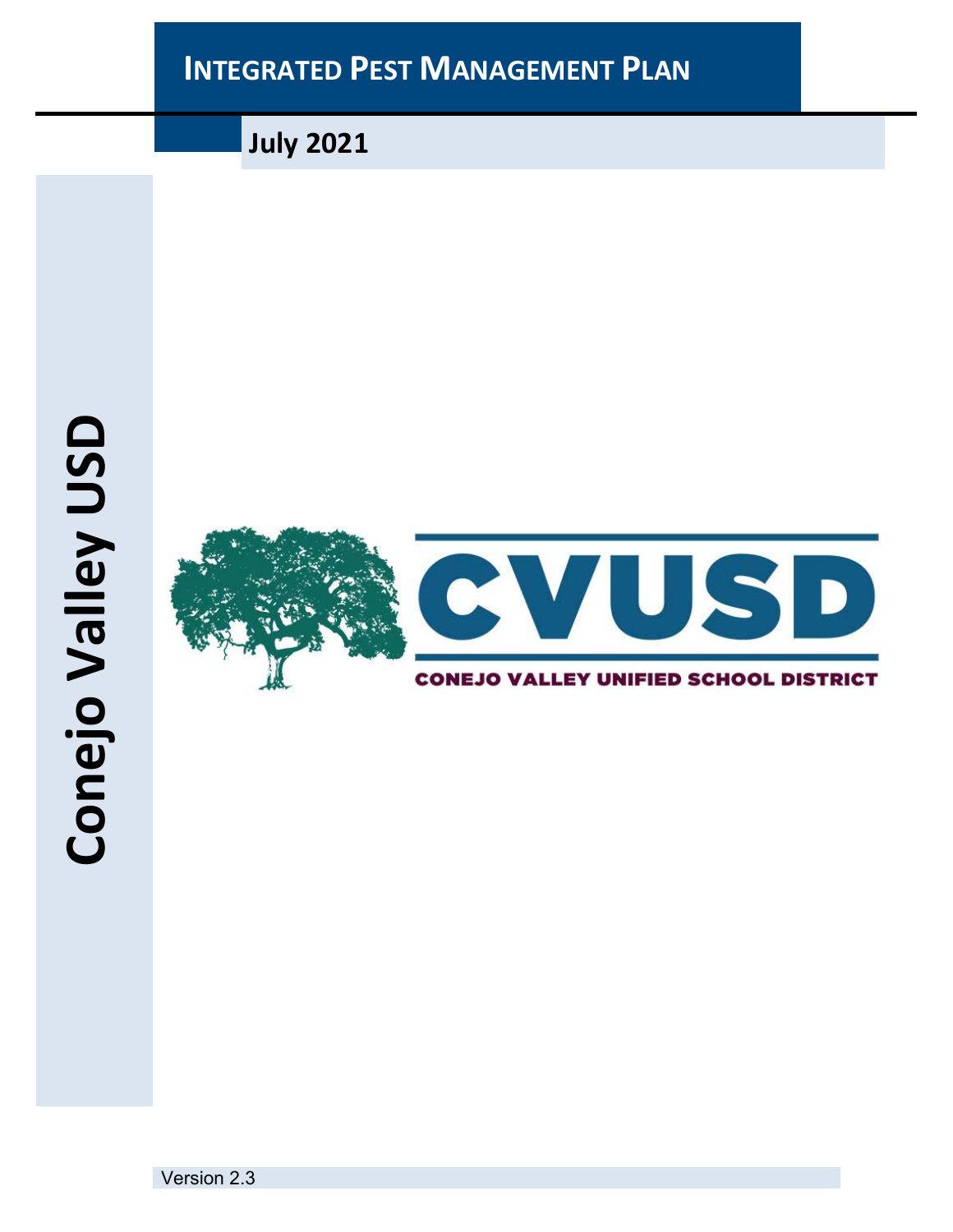# 1. Purpose

When completed, this Plan meets the Healthy Schools Act requirement for an Integrated Pest Management (IPM) plan. An IPM plan is required if a school district uses pesticides.

## 2. Contacts

| Conejo Valley Unified School District |                         | 1400 E. Janss Rd, Thousand Oaks, CA |                       |  |
|---------------------------------------|-------------------------|-------------------------------------|-----------------------|--|
| <b>District</b>                       |                         |                                     | <b>Address</b>        |  |
| Janice Donald                         |                         | (805) 498-4557x6576                 | jdonald@conejousd.org |  |
| <b>IPM Coordinator</b>                | <b>Telephone Number</b> |                                     | e-mail                |  |

## 3. IPM Statement

- a. It is the goal of the Conejo Valley USD to implement IPM by focusing on long-term prevention or suppression of pests through accurate pest identification, by frequent monitoring for pest presence, by applying appropriate action levels, and by making the habitat less conducive to pests using sanitation and mechanical and physical controls. Pesticides that are effective will be used in a manner that minimizes risks to people, property, and the environment, and only after other options have been shown ineffective
- b. Our pest management objectives are to:
	- 1) protect the health and safety of the students and staff,
	- 2) to maintain a productive learning environment, and
	- 3) to maintain the integrity of the school buildings and grounds.

## 4. IPM Team

| Name and/or Title                          | Role in <b>IPM</b> |
|--------------------------------------------|--------------------|
| Janice Donald<br><b>Grounds Supervisor</b> | Coordinator        |
| Enrique Brisley, Pest Control Technician   | Implementor        |

# 5. Pest Management Contracting

a. Pest Management services are contracted to a licensed pest control business.

| Ronald S. O'Brien, Bee Specialist        | 805-827-5126 |
|------------------------------------------|--------------|
| Contractor                               | Telephone    |
| 1000 Town Center Drive, Oxnard, CA 93036 |              |
| Address                                  |              |

b. Prior to entering into a contract, the district will confirm that the pest control contractor understand the training requirement and other requirements of the Healthy Schools Act.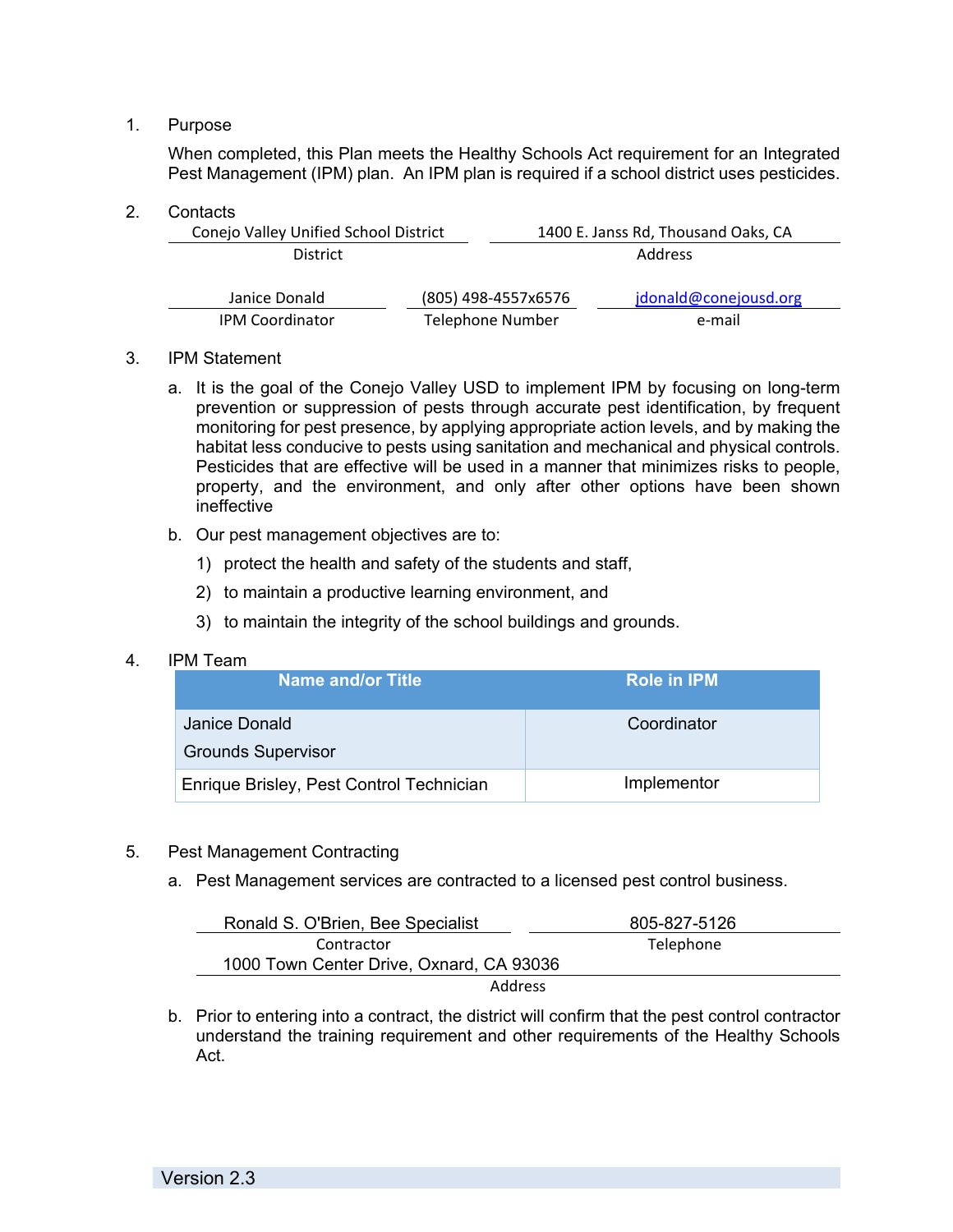- 6. Pest Identification, Monitoring, and Inspection
	- a. Reports from other people's (e.g., teachers) informal observations,
	- b. Monitoring as part of other tasks, with written observations,
	- c. Careful inspection with written observations should be conducted when pest problems are reported.
- 7. Pest Management Decisions
	- a. Non-Chemical Management Practices
	- b. Chemical Pest Management Practices
	- c. Descriptions of pest management practices can be found in Appendix B.
- 8. Pests and Non-Chemical Management Practices
	- a. Once the IPM decision-making process is in place and monitoring indicates a pest treatment is needed, the choice of specific practices can be made. Practices that are:
		- 1) Least hazardous to human health;
		- 2) Least disruptive of natural controls in landscape situations;
		- 3) Least toxic to non-target organisms;
		- 4) Most likely to be permanent and prevent recurrence of the pest problem;
		- 5) Easiest to carry out safely and effectively;
		- 6) Most cost-effective in the short and long term;
		- 7) Appropriate to the weather, soils, water, and the energy resources of the site and the maintenance system.
	- b. When feasible, pests will be controlled without chemicals in the following manner:

| <b>Pest</b>        | <b>Improve</b><br><b>Sanitation</b> | <b>Fix</b><br><b>Leaks</b> | <b>Seal</b><br>Cracks/<br><b>Openings</b> | <b>Install</b><br><b>Barriers</b> | <b>Physical</b><br>Removal | <b>Traps</b>              | <b>Clean</b><br><b>up</b><br>Litter/<br><b>Debris</b> | <b>Remove</b><br><b>Webs</b> | <b>Reduce</b><br>Clutter/<br><b>Harborage</b> | <b>Other</b>     |
|--------------------|-------------------------------------|----------------------------|-------------------------------------------|-----------------------------------|----------------------------|---------------------------|-------------------------------------------------------|------------------------------|-----------------------------------------------|------------------|
| <b>Cockroaches</b> | $\mathsf{X}$                        | $\mathsf{X}$               | $\mathsf{X}$                              |                                   |                            | $\mathsf{x}$              | $\boldsymbol{\mathsf{X}}$                             |                              | $\boldsymbol{\mathsf{X}}$                     |                  |
| <b>Ants</b>        | X                                   | $\boldsymbol{\mathsf{X}}$  |                                           |                                   |                            | $\mathsf{x}$              | X                                                     |                              |                                               |                  |
| <b>Spiders</b>     | $\mathsf{x}$                        |                            |                                           |                                   | $\mathsf{x}$               |                           | $\boldsymbol{\mathsf{X}}$                             | $\mathsf{X}$                 | $\mathsf{x}$                                  |                  |
| <b>Bees/Wasps</b>  |                                     |                            | X                                         |                                   | X                          |                           |                                                       |                              |                                               |                  |
| <b>Rodents</b>     | $\mathsf{x}$                        | $\mathsf{X}$               | $\boldsymbol{\mathsf{X}}$                 |                                   |                            | $\boldsymbol{\mathsf{X}}$ | $\mathsf{X}$                                          |                              | $\boldsymbol{\mathsf{X}}$                     | $\mathsf{X}$     |
| <b>Birds</b>       |                                     |                            | X                                         | $\mathsf{x}$                      | $\mathsf{x}$               |                           |                                                       |                              |                                               |                  |
| <b>Gophers</b>     |                                     |                            |                                           |                                   |                            |                           |                                                       |                              |                                               | $\boldsymbol{X}$ |
| <b>Weeds</b>       |                                     |                            |                                           |                                   | X                          |                           |                                                       |                              |                                               |                  |
| <b>Flies</b>       | $\mathsf{X}$                        |                            |                                           |                                   |                            | X                         |                                                       | $\mathsf{X}$                 | $\mathsf{x}$                                  |                  |

- c. Other non-chemical management practices:
	- Rodent Control Live catch and release traps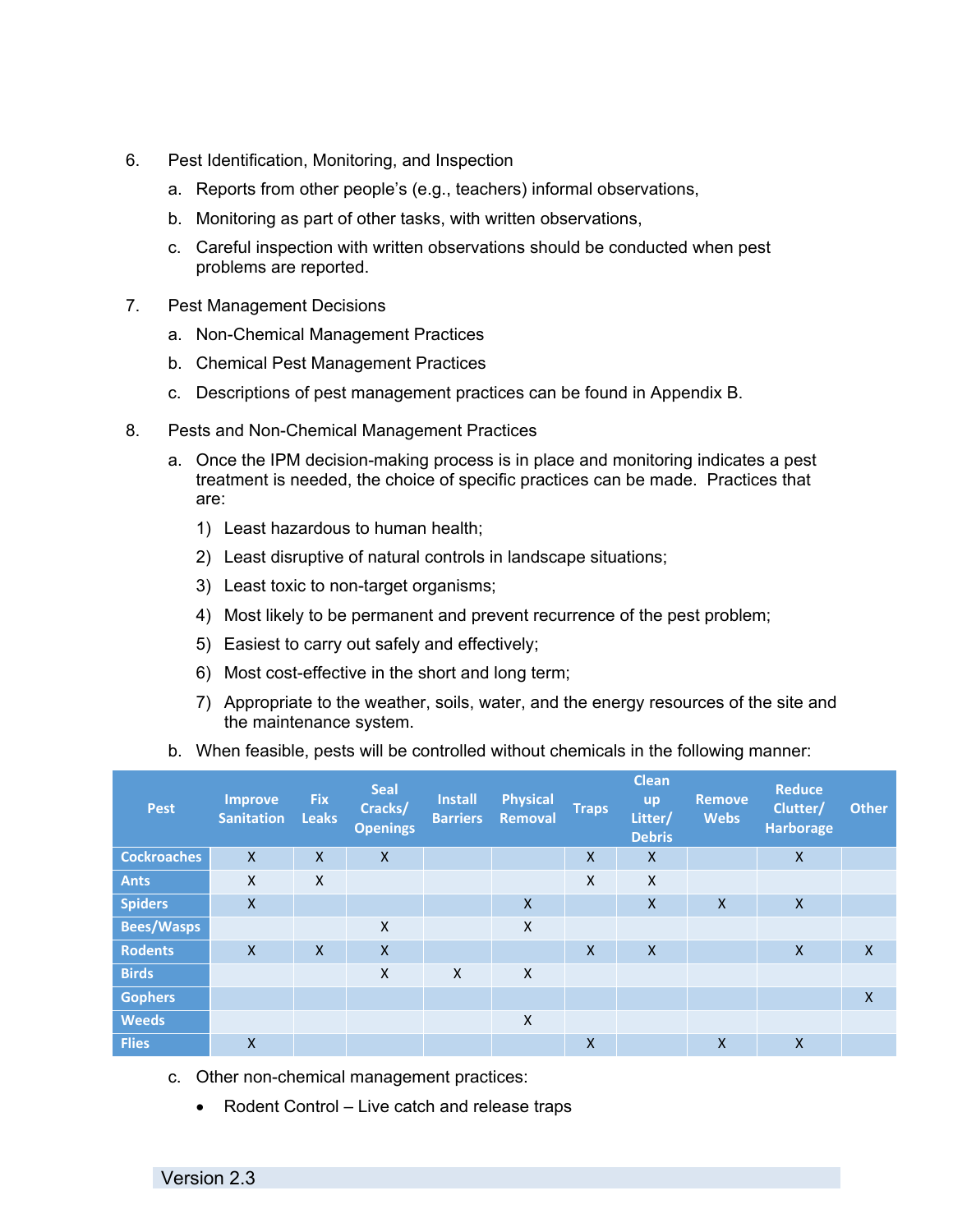- Gophers Use of Pressurized Exhaust Rodent Control (PERC)
- 9. Chemical Pest Management Practices
	- a. If non-chemical methods are ineffective, the district will consider pesticides only after careful monitoring indicates that they are needed according to pre-established action levels and will use pesticides that pose the least possible hazard and are effective in a manner that minimizes risks to people, property and the environment.
	- b. A list of pesticides and active ingredients expected to be applied during the school year are found in Appendix C.
		- 1) This list includes pesticides that will be applied by school district staff or licensed pest control contractors, or both.
	- c. Certain "home remedies" may be legal to be applied to control pests on school sites.
		- 1) Active and inert ingredients must be listed by the California Department of Pesticide Regulation
		- 2) Refer to appendix D, paragraph 3, for the DPR document.
- 10. Healthy Schools Act
	- a. This school district complies with the notification, posting, recordkeeping, and all other requirements of the Healthy Schools Act.
		- 1) Notification
			- a) The district designee will annually provide written notification to all staff and parents or guardians of students enrolled at a school site.
			- b) Notification will include at least the following:
				- i. The name of all pesticide products expected to be applied at the school facility during the upcoming year.
				- ii. The active ingredient or ingredients in each pesticide product.
				- iii. The opportunity for recipients to register with the school district if they wish to receive notification of individual pesticide applications at the school facility
				- iv. Information on pesticides and pesticide use reduction developed by the Department of Pesticide Regulation can be found at: www.cdpr.ca.gov/schoolipm
				- v. Additional Notification Requirements
					- i) Persons who register for such notification will be notified of individual pesticide applications at least 72 hours prior to the application. The notice will include the product name, the active ingredient or ingredients in the product, and the intended date of application.
					- ii) If a pesticide product not included in the annual notification is subsequently intended for use at the school site, the school district designee will, at least 72 hours prior to application, provide written notification of its intended use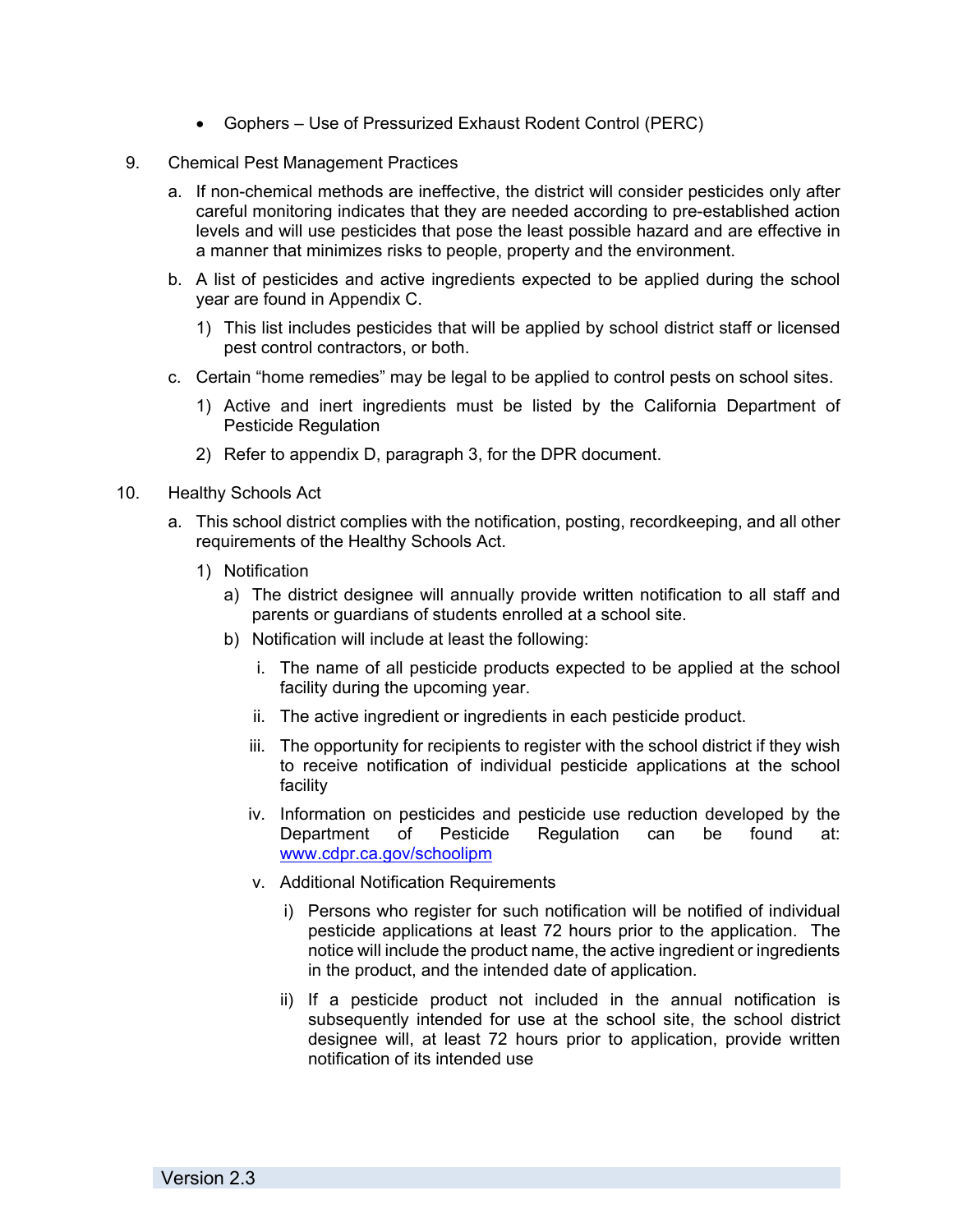- 2) Posting
	- a) The district designee will post a warning sign at each area of the school site where pesticides will be applied. The warning sign will prominently display the following:
		- i. The term "Warning/Pesticide Treated Area"
		- ii. The product name,
		- iii. The manufacturer's name,
		- iv. The United States Environmental Protection Agency's product registration number,
		- v. Intended date and areas of application, and
		- vi. The reason for the pesticide application.
	- b) The warning sign will be visible to all persons entering the treated area and will be posted 24 hours prior to the application and remain posted until 72 hours after the application.
- 3) Recordkeeping
	- a) The district will produce and maintain records of all pesticide use at the school site for a period of four (4) years.
	- b) The district chooses to meet the requirements of this section by the following method:

 $\boxtimes$ Utilizing the form required for annual submittal (refer to section 12).

 $\Box$ Retaining a copy of the warning sign posted for each application and recording on that copy the amount of the pesticide used

- c) Contractors will report their own use of pesticides at school sites.
- b. Exceptions to the requirements of the Healthy Schools Act are listed in Appendix D.
- 11. Training
	- a. Every year school district employees who make pesticide applications receive the following training prior to pesticide use:
		- 1) Pesticide specific safety training (Title 3 California Code of Regulations 6724)
		- 2) School IPM training course approved by the Department of Pesticide Regulation (Education Code Section 16714; Food & Agricultural Code Section 13186.5)
			- a) Beginning July 1, 2016
- 12. Submittal of Pesticide Use Reports
	- a. Reports of all pesticides applied by school district staff during the calendar year, except pesticides exempt (refer to Appendix D) from HSA recordkeeping, are submitted to the Department of Pesticide Regulation at least annually, by January 30 of the following year, using the form provided at www.cdpr.ca.gov/schoolipm. (Education Code Section 16711)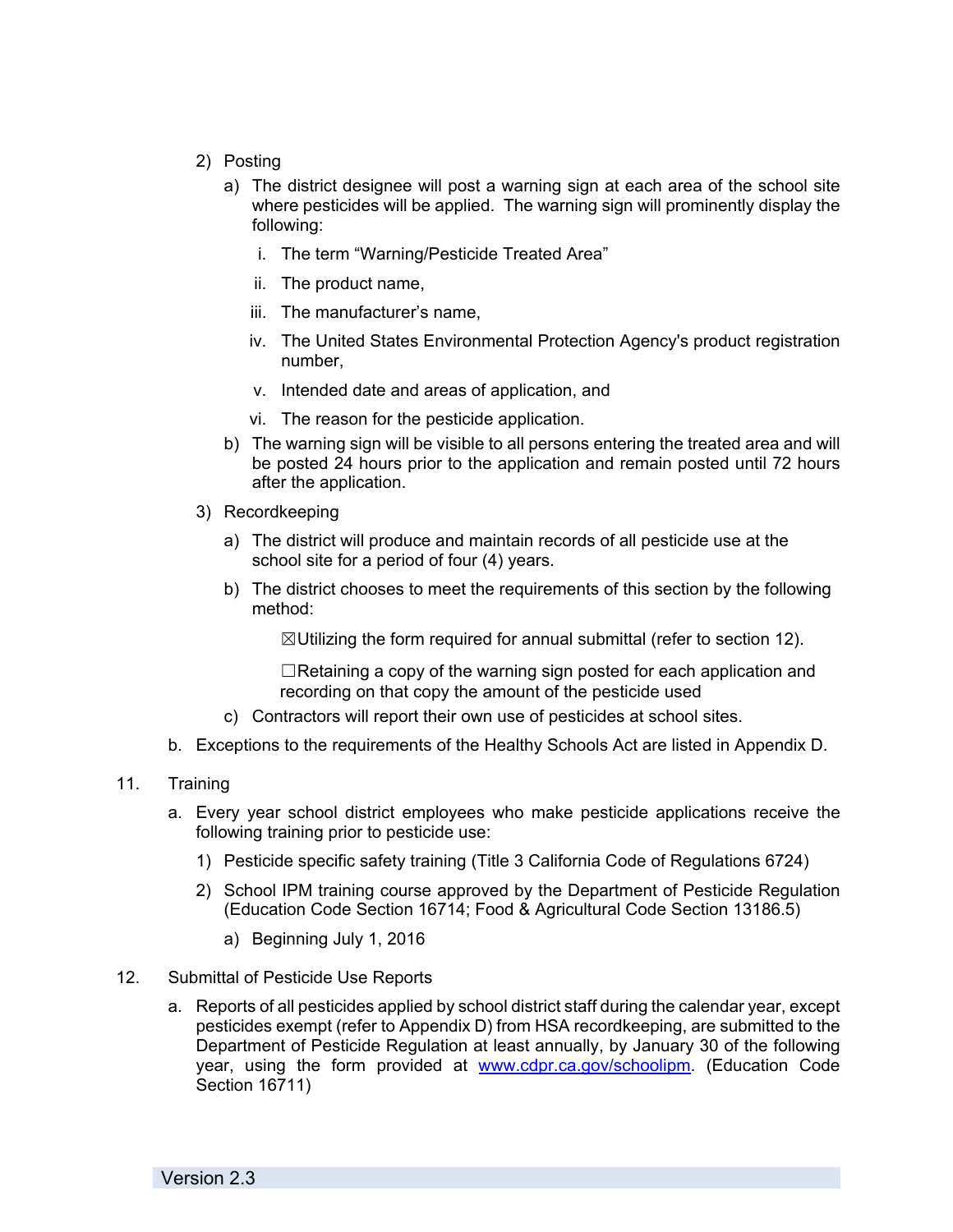# 13. IPM Plan Publication

This IPM plan can be found online at the following web address:

http://www.conejousd.org/Departments/Business‐Services/Maintenance‐Grounds

- 14. IPM Plan Review
	- a. This IPM plan will be reviewed (and revised, if needed) at least annually to ensure that the information provided is still true and correct.

## **Revision Record**

| <b>Revision</b> | <b>Changes</b>      | <b>Date</b>      |
|-----------------|---------------------|------------------|
| 2.2             | IPM written program | <b>July 2019</b> |
| 2.3             | IPM written program | <b>July 2021</b> |

## **Periodic Review**

|    | <b>CHANGES MADE</b>          |
|----|------------------------------|
| 1. | Implementor added            |
| 2. | <b>Products List updated</b> |
| 3  |                              |
|    |                              |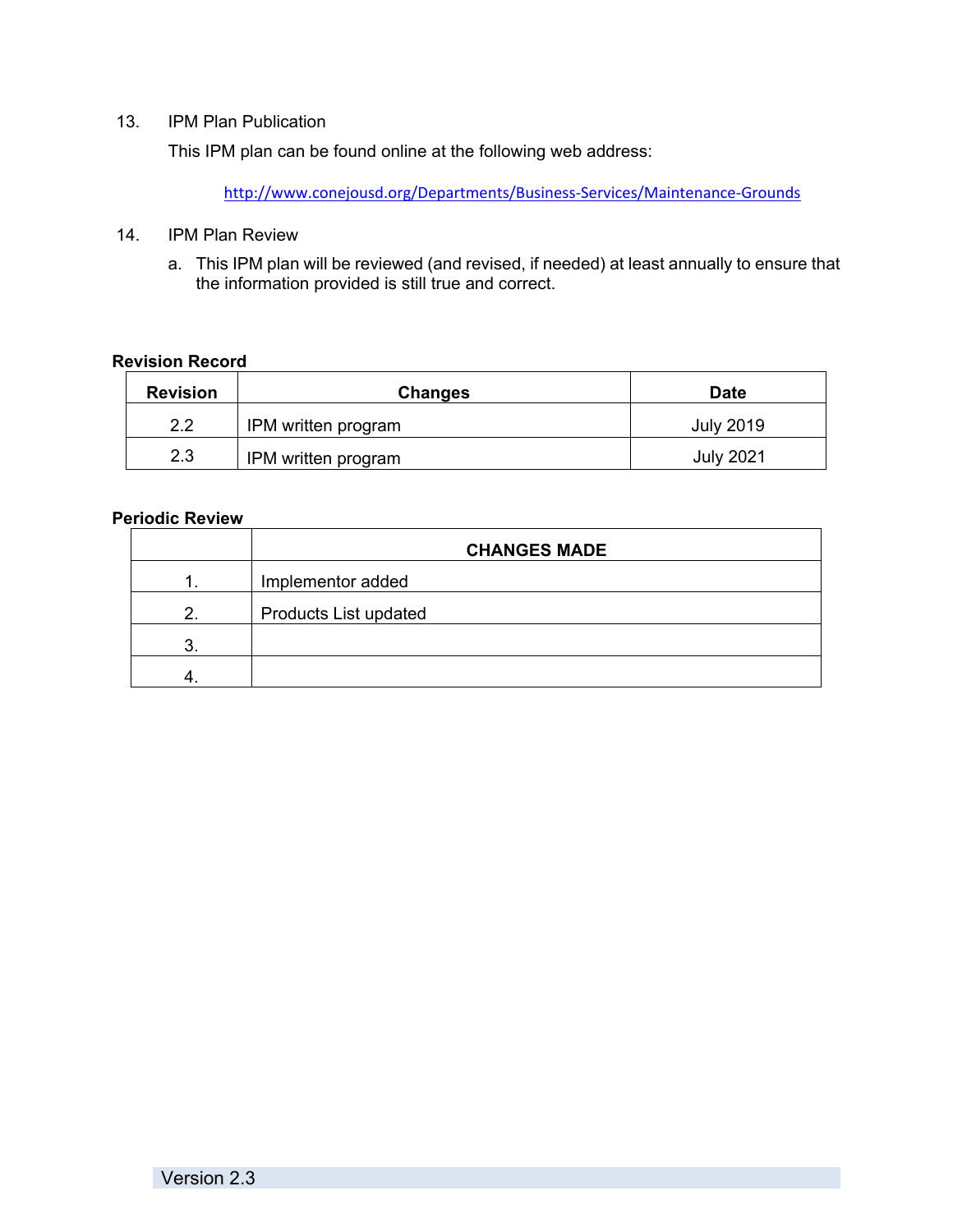# Appendix A, Definitions

- 1. "Antimicrobial" means those pesticides defined by the Federal Insecticide, Fungicide, and Rodenticide Act (7 U.S.C. Sec. 136 (mm)):
	- a. The term "antimicrobial pesticide" means a pesticide that:
		- 1) Is intended to:
			- a) Disinfect, sanitize, reduce, or mitigate growth or development of microbiological organisms; or
			- b) Protect inanimate objects, industrial processes or systems, surfaces, water, or other chemical substances from contamination, fouling, or deterioration caused by bacteria, viruses, fungi, protozoa, algae, or slime; and
		- 2) In the intended use is exempt from, or otherwise not subject to, a tolerance under section 346a of title 21 or a food additive regulation under section 348 of title 21.
	- b. The term "antimicrobial pesticide" does not include:
		- 1) A wood preservative or antifouling paint product for which a claim of pesticidal activity other than or in addition to an activity described in paragraph a. is made
		- 2) An agricultural fungicide product; or
		- 3) An aquatic herbicide product.
	- c. The term "antimicrobial pesticide" does include any other chemical sterilant product (other than liquid chemical sterilant products exempt under subsection (u) of this section), any other disinfectant product, any other industrial microbiocide product, and any other preservative product that is not excluded by paragraph b.
- 2. "Crack and crevice treatment" means the application of small quantities of a pesticide consistent with labeling instructions in a building into openings such as those commonly found at expansion joints, between levels of construction, and between equipment and floors.
- 3. "Emergency conditions" means any circumstances in which the school district designee deems that the immediate use of a pesticide is necessary to protect the health and safety of students, staff, other persons, or the school site.
- 4. "School district designee" or "IPM Coordinator" means the individual identified by the school district to carry out the requirements of this program at the school site.
- 5. "School site" means any facility used for public day care, kindergarten, elementary, or secondary school purposes. The term includes the buildings or structures, playgrounds, athletic fields, school vehicles, or any other area of school property visited or used by students. "School site" does not include any post‐secondary educational facility attended by secondary students or private day care or school facilities.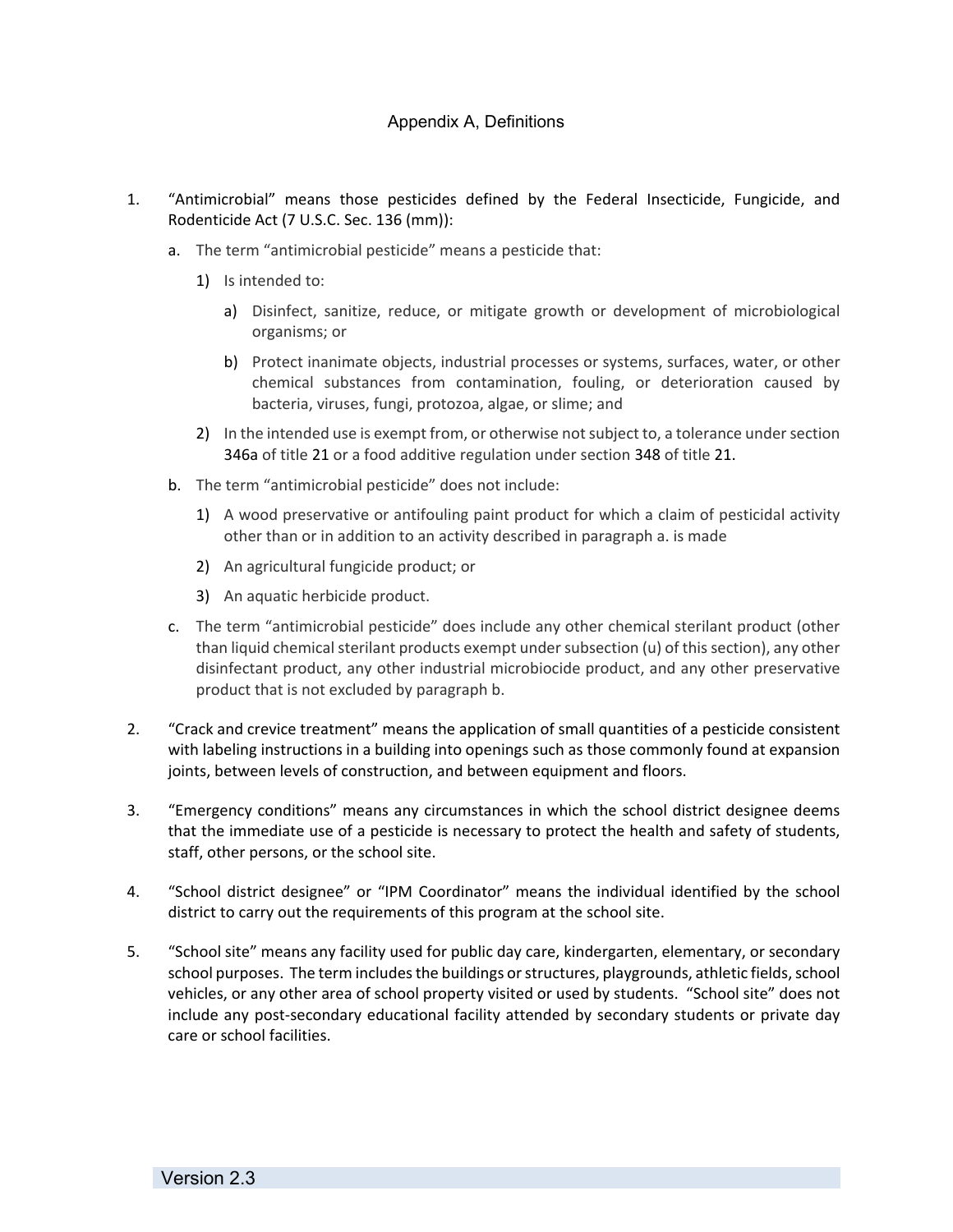- 6. "Integrated pest management" means a pest management strategy that focuses on long‐term prevention or suppression of pests through a combination of techniques. Such techniques may include, but not be limited to:
	- a. Monitoring for pest presence and establishing treatment threshold levels,
	- b. Using nonchemical practices to make the habitat less conducive to pest development,
	- c. Improving sanitation, and
	- d. Employing mechanical and physical controls.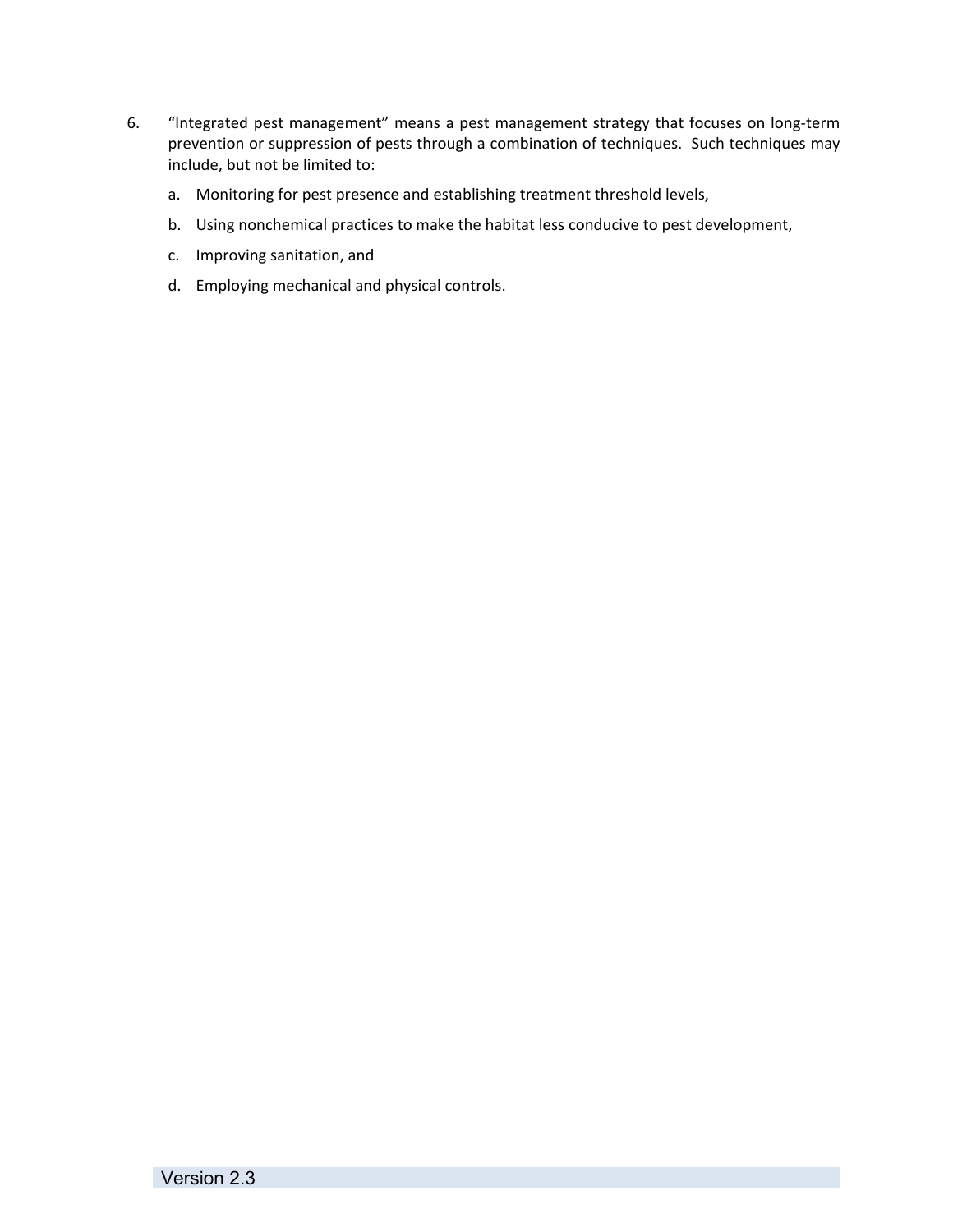# Appendix B, Pest Management Practices

It is particularly important around children to take the health hazards of various strategies into consideration. Hazard refers to the extent and type of negative effects of the strategy in question.

The following is a list of strategies that can be implemented to control pests using the decision tree below:

Cultural control: pest management practices which make the environment less favorable for pests. In schools, it involves changing people's behaviors and habits such as housekeeping, sanitation, and garbage pickup schedules. It also refers to alterations in landscape design and installation and maintenance of grounds to reduce pest activity and damage.

Mechanical control: Pest control methods including cultivation and burning of vegetation or barriers and traps for vertebrate pests.

Biological control: Managing pests by using natural enemies such as predators, parasites and disease‐ causing organisms.

Chemical control: The use of a pesticide to reduce pest populations or activity.

The following decision tree may be used as appropriate to help determine pest management strategies.

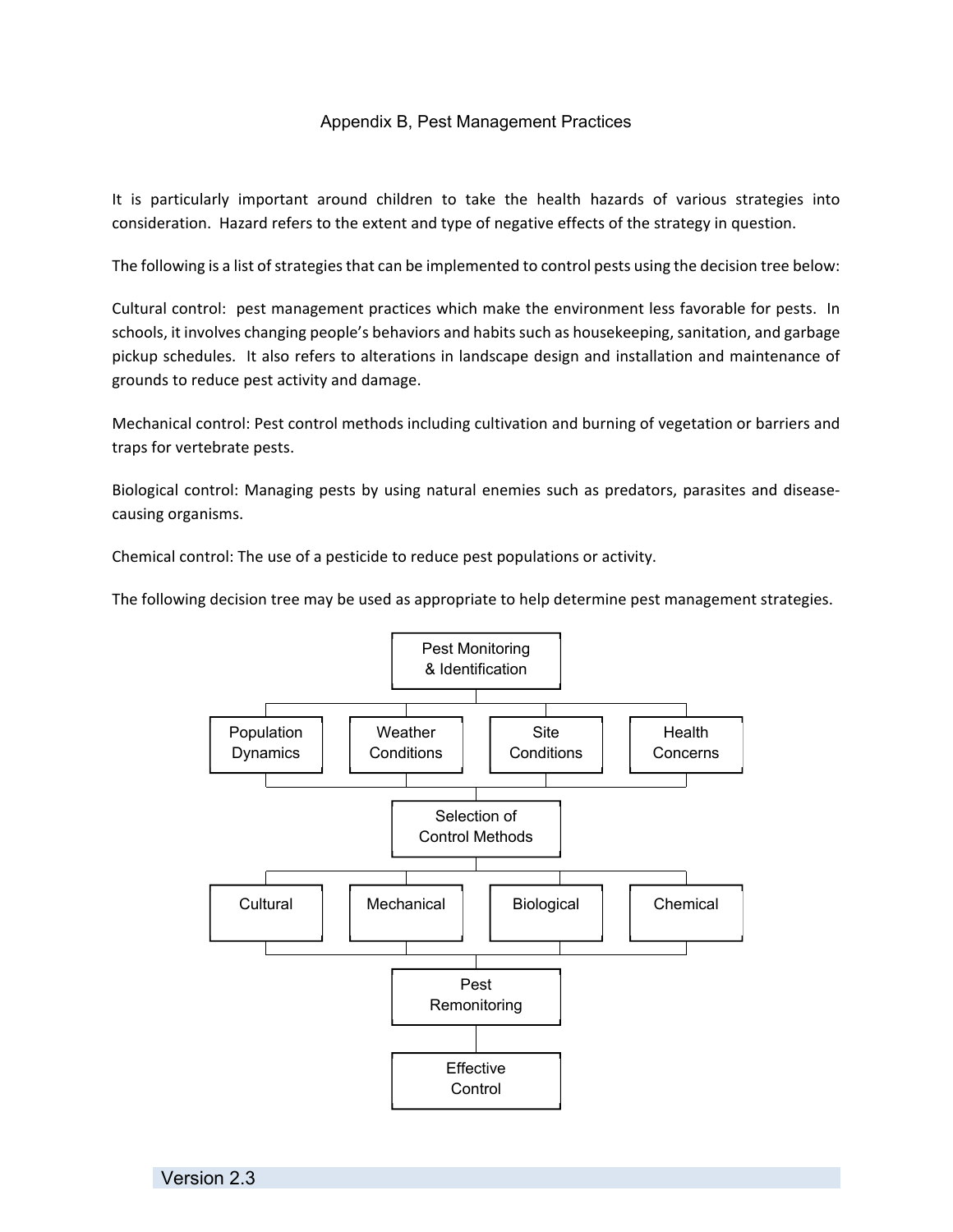Appendix C, list of pesticides and active ingredients

See Attached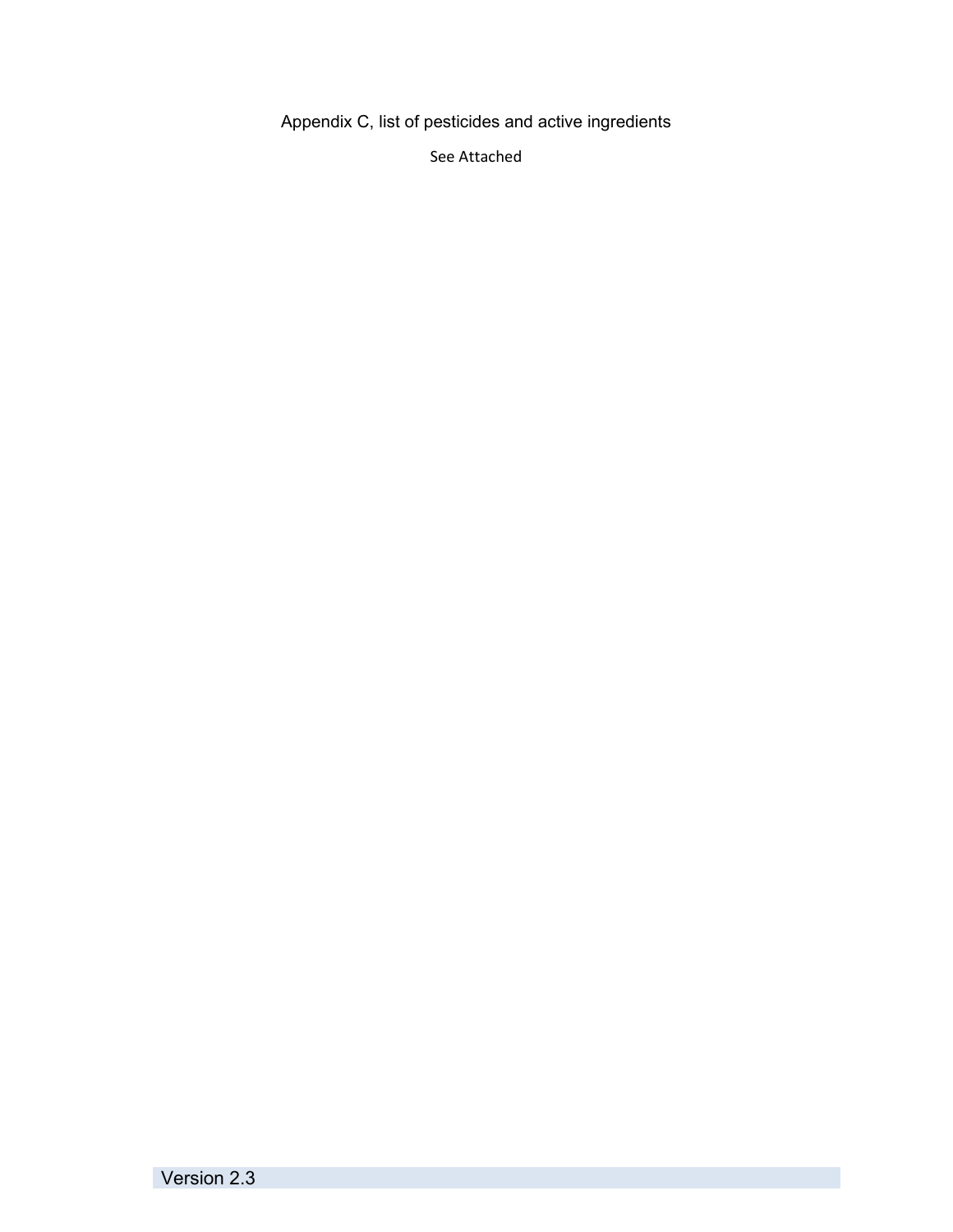# Appendix D, Exceptions

- 1. The notification, posting, and recordkeeping requirements contained herein shall not apply to a pesticide product deployed as the following:
	- a. A self-contained bait or trap,
	- b. Gel or paste deployed as a crack and crevice treatment,
	- c. Any pesticide exempted from regulation by the United States Environmental Protection Agency pursuant to the Federal Insecticide, Fungicide, and Rodenticide Act (7 U.S.C., Section 25 (b)), or
	- d. Antimicrobial pesticides, including sanitizers and disinfectants.
- 2. The notification, posting, and recordkeeping requirements contained herein shall not apply to activities undertaken at a school by participants in the state program of agricultural vocational education, pursuant to Education Code Part 28, Chapter 9, Article 7, commencing with Section 52450. This exemption applies only if the activities are necessary to meet the curriculum requirements prescribed in Section 52454. Nothing in this IPM Program relieves schools participating in the state program of agricultural vocational education of any duties pursuant to this section for activities that are not directly related to the curriculum requirements of Section 52454.
- 3. A complete list of Pesticides except from the requirements of the Healthy Schools Act, Education Code sections 17609 through 17612, can be found at: http://apps.cdpr.ca.gov/schoolipm/school\_ipm\_law/exempt\_products.pdf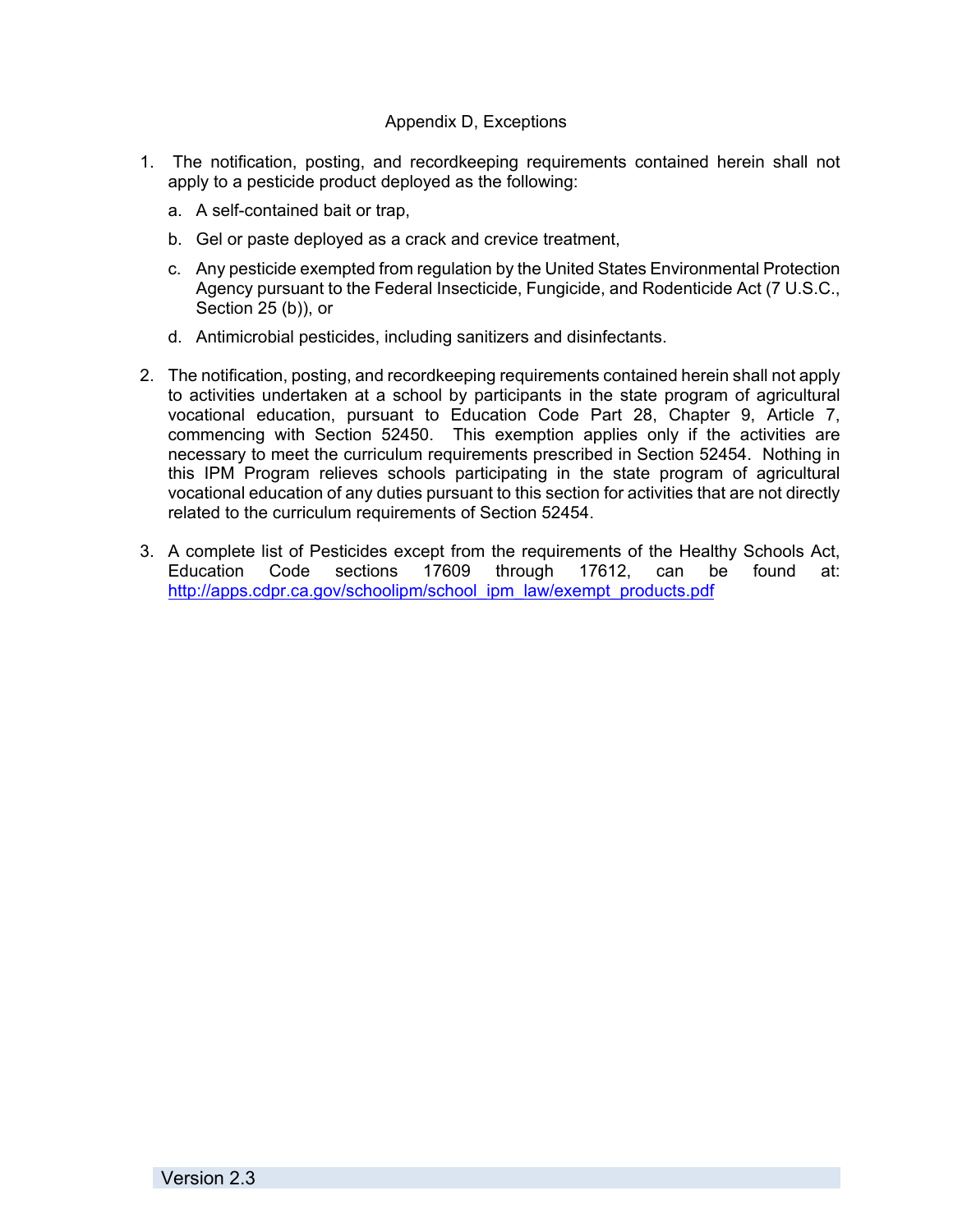# CONEJO VALLEY UNIFIED SCHOOL DISTRICT LIST OF PRODUCTS 2021-2022

# **INSECTICIDES**

### CHEMICALS **CHEMICALS ACTIVE INGREDIENTS**

Talstar PL bifenthrin Talstar GC bifenthrin Perma Dust

VectoLex bacillus spaericus Materline Bifentrin 7.9<br>Tandem

Advion Ant Gel **Indoxacarb<sup>\*</sup>:(S)-methyl 7-chloro-2,5-dihydro-2-[[(methoxycarbonyl) [4(trifluoromthoxy)** 

Advion Cockroach Gel Bait Indoxacarb\*: (S)-methyl 7-chloro-2,5-dihydro-2-[[(methoxycarbonyl) [4(trifluoromethoxy)

Advion Insect Granule **Indoxacarb<sup>\*</sup>: (S)-methyl 7-chloro-2,5-dihydro-2-[[(methoxycarbonyl) [4(trifluoromethoxy)** 

Dragnet **Permethrin**<br>Premise Foam **Permethrin** Premise Foam Gentrol IGR (S)-Hydroprene (CAS #65733-18-8 9% Siesta metaflumizone\* (CAS No 139968-49-3) 0.063%

## Wasp Freeze d-trans auethrin .3-phenoxy benzyl (1rs, 3rs, 1rs. 3sr)-22-dimethyl-3-(2-methyl prop-1-enyl) cyclopropane-carbox-ylate Terro PCO sodium tetraborate, decahydrate (borax)<br>Knoxout 2 FM strategy south diazinon.0.0 diethyl.0 (2 150 propyl-6 me Knoxout 2 FM diazinon.0.0 diethyl.0 (2 150 propyl-6 methyl<br>(only used for yellow jackets-bait) 4 pyr: midinyl. Phos phorth-10 ate 4 pyr: midinyl. Phos phorth-10 ate Safari Dinotefuran, N-methyl-N'-nitro-N"-[(tetrahydro-3-uranyl)methyl]guanidine Onslaught (5) cyano (3-phenoxyphenyl-(5)-4-chloroalpha-(1-methylethyl) benzeneacaetate orthoboric acid Termidor SC fipronil:5-amino-1-(2,6 dichloro-4-(ttrifluoromethly\_ phenyl) -4-4(2,R,S)-(trifluoromethyl) sulfinyl)-1-Hpyrazole-3-carbonitrile Delta Dust **Deltamethrin 0.05%** Essentria Rosemary oil 10%, Geranoil 5.0%, Peppermint oil 2.00% EcoPco AR-X **2-Phenethyl Propionate 1.00%, Pyrethrins 0.40%**<br>Maxforce Hydramethylpon 2.15% Maxforce **Maxforce 19** Maxforce Hydramethylnon 2.15%<br>1995 Plus XLO Maxwell Development Pyrethrins. Piperonyl Bu Pyrethrins, Piperonyl Butoxide, Technical, n-Octyl Bicycloheptene Dicarboximide Border Lambda-cyhalothrin1[1α(S\*),3α(Z)]-(±)-cyano-(3-phenoxyphenyl)methyl-3-(2-chloro-3,3,3-trifluoro-1 propenyl)-2,2-dimethylcyclopropanecarboxylate Phantom Chlorfenapyr: 4-bromo-2-(4-chlorophenyl)-1-(ethoxymethyl)-5-(trifluoromethyl)-1*H*-pyrrole-3 carbonitrile Cyzmic CS Lambda Cyhalothrin Tandem Lambda-Cyhalothrin, Thiamethoxam Imidacloprid, 1-[(6-Chloro-3-pyridiny)methyl]-N-nitro-2-imidazolidinimine:.0.050% B-Cyfluthrin,

# **HERBICIDES**

Cyano(4-fluoro-3-phenoxyphenyl)methyl

3-(2,2-dimethyl-cyclopropanecarboxylate:.0.025%

phenyl] carbonyl] indeno[1,2-e] [1,3,4]oxadiazine-4a-(3H)carboxylate-0.05%

phenyl]amino] carbonyl] indeno[1,2-e] [1,3,4]oxadiazine-4a-(3H)carboxylate-0.6%

Phenyl]amino] carbony] indeno[1,2-e] [1,3,4]oxadiazine-4a-(3H)carboxylate-0.22%

Imidacloprid: 1-[(6-Chloro-3-pyridinyl)methyl]-N nitro-2-imidazolidinimine 0.05%

CHEMICALS ACTIVE INGREDIENTS

| Ronstar Plus        | Oxadiazon [2-tert-butyl-4-(2,4 di choloro-5-isopropoxyphenyl)-delta-1,3,4-oxadiazolin-5-one]2.0% |  |  |  |  |
|---------------------|--------------------------------------------------------------------------------------------------|--|--|--|--|
| Turflon             | tricloyr 3.5.6 trichloro-2-iny (oxy-acetic acid, butoxyethyl ester                               |  |  |  |  |
| Fuscilade II        | fluazifo-p-butyl, butyl (R)-2-4-6-Tri-floromethyl)-2-pyridinyl) (oxy) phenoxyl pro panoate.      |  |  |  |  |
| Tahoe 4E            | Trichlopyr: 3,5,6-tricloro-2-pridinyloxyacetic acid, butoxylethyl ester                          |  |  |  |  |
| Orvzalin            | Oryzalin: 3.5-dinitro-N4N4-dipropylsulfanilamide 41%                                             |  |  |  |  |
| Drive XLR8          | dimethylamine salt of quinclorac: 3,7-duichloro-8-quinolinecarboxylic acid 18.92%                |  |  |  |  |
| Reward              | Diquat dibromide [6,7-dihydrodipyrido[1,2-a:2',1'-c] pyrazinediium dibromide] 37.3%              |  |  |  |  |
| Certainty           | Sulfosulfuron 75%                                                                                |  |  |  |  |
| Finale              | Glufosinate-ammonium                                                                             |  |  |  |  |
| Pathfinder II       | triclopyr:3,5,6-trichloro-2-pyrindiyloxyacetic acid, butoxyethyl ester                           |  |  |  |  |
| Spect(i)cle G       | Indaziflam                                                                                       |  |  |  |  |
| Gallery SC          | isoxaben: N-[3-(1-ethyl-1-methylpropyl)-5-isoxazolyl]-2,6-dimethoxybenzamide & isomers           |  |  |  |  |
| Cheetah Pro         |                                                                                                  |  |  |  |  |
| Turf Supreme 16-6-8 |                                                                                                  |  |  |  |  |
|                     | $(+)$ -(R)-2-(2 methly-4-chlorophenoxy) propionic acid0.12%                                      |  |  |  |  |
|                     |                                                                                                  |  |  |  |  |
|                     |                                                                                                  |  |  |  |  |